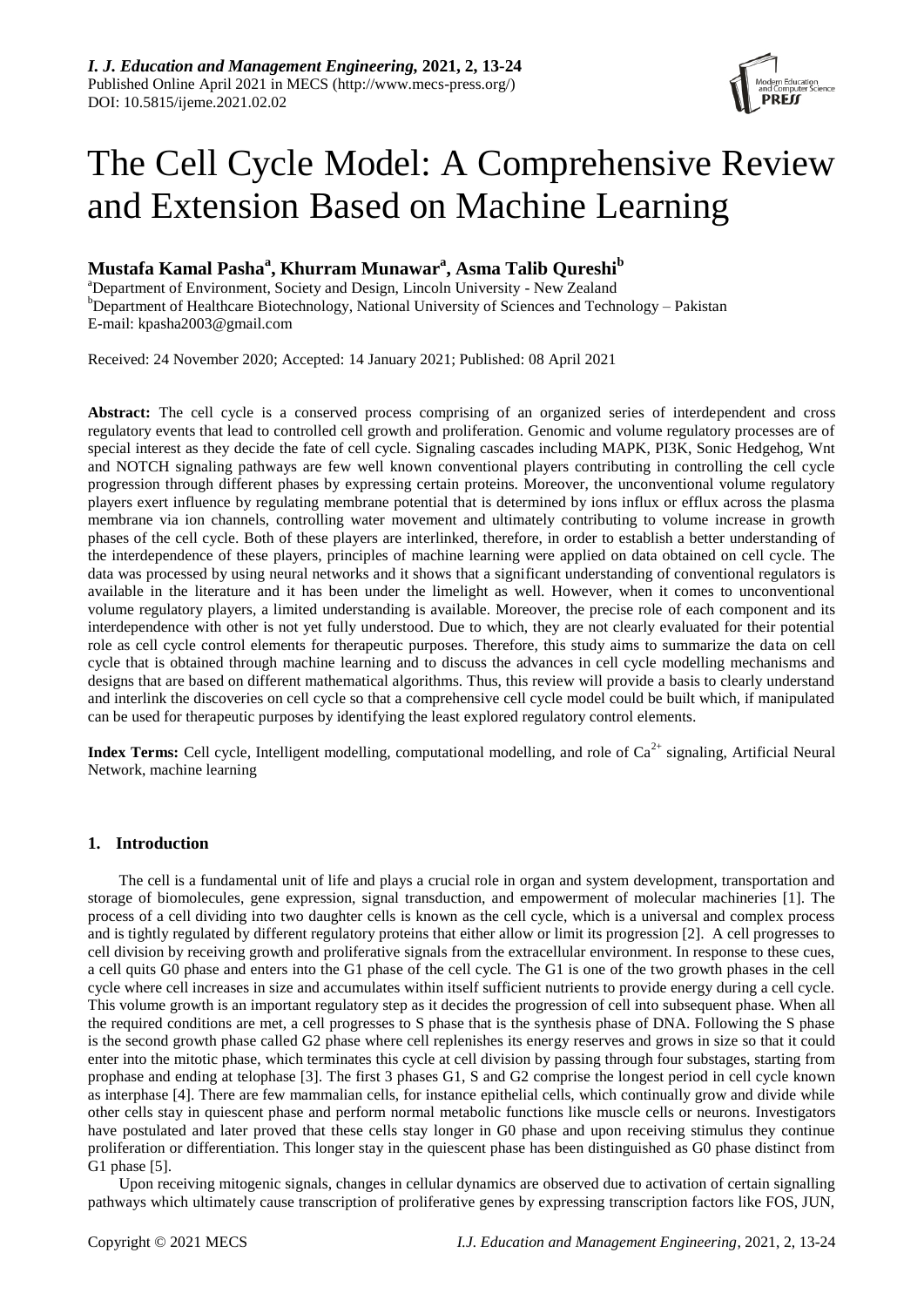cMYC etc. Some of these signalling cascades are MAPK pathway, PI3K/Akt/mTOR pathway, NOTCH pathway, SHH and Wnt signalling pathway. All of these pathways play a significant role in cell cycle progression by directly influencing the genetic machinery and transcribing the genes and expressing proteins essential for cell progression through different cell cycle phases. The most crucial regulatory proteins responsible for transition and transversion of cell cycle checkpoints are Cyclins and Cyclin Dependent Kinases (CDKs) along with their inhibitors, and tumor suppressor genes p53 and pRb and associated regulators [2]. These regulatory signalling molecules are considered to be the conventional drivers in cell cycle control throughout its four basic stages to complete the cycle of division, namely: G1, S, G2 and M phase [6].

As research on the cell cycle progressed over years, new regulatory control elements were identified. Initially, the cell cycle was understood to be dependent on a number of different phases that a cell goes through during cell division; however, later, other vital aspects were found. One of these was the role of bioelectricity in driving the process of cell division. This bioelectricity was observed due to influx and efflux of different ions through ion channels that are present on the cell membrane as well as on the nuclear membrane [7]. This flow of ions across the plasma membrane establishes a membrane potential which has been linked with the regulation of the cell cycle since long and are also involved in cancer development and progression. However, how they control cell cycle has not yet been fully elucidated [7].

All these pathways and regulatory elements are intricately interlinked as they all are performing the same function i.e. driving the cell to division. But no study has been conducted till date that would have incorporated these details in a single model to provide a better understanding of the cell cycle. Therefore, in order to get a bigger picture, Artificial Intelligence should be introduced in the domain of biological sciences. Hence, this study aims to evaluate the modelling of the cell cycle of a living organism through machine learning. Previously, the new technologies were only used in the areas of industry and education. But the recent years have seen an increase in the need of integrating the modern age equipment in the field of health and biological sciences [8]. Owing to the increased use of computers and internet sources, machine learning is the idea of vast volumes of data being produced every day in various fields [9,10]. Therefore, approach of machine learning is utilized in this study to evaluate and model the cell cycle. Other than computer, the devices like antennas and wireless devices can also be used for the collection of data. As the data collected through these devices would have large benefits, including the domains of personal wellbeing, and biological sciences [11-16]. Therefore, this study utilizes the effectiveness of Neural Networks in order to better understand this whole process of cell division. These Neural Networks work on the similar principle as that of human brain by processing the information in different layers. These layers are input layer, hidden layer and output layer. Number of layers in hidden layer can be increased depending on availability and complexity of the data. As this study evaluates a huge data set on cell cycle and its regulatory control elements, therefore, we have utilized the effectivity of machine learning and artificial intelligence so that all the data could be processed in the best possible manner through neural networks. The findings of this study would enable researchers to critically evaluate the influence of their research outcomes by incorporating them in a comprehensive cell cycle model. This would on one hand help them in validating their current findings and on the other hand will help in identifying new cellular targets.

#### **2. Methodology**

The methodology adopted for this research is shown in Fig. 1.



Fig. 1 Methodology based on Machine learning adopted for cell cycle review and modelling

# *2. 1 Data Retrieval Through Machine Learning*

Data required for conducting this research was collected through an extensive literature retrieval from different search engines including Web of science, ScienceDirect, and Scopus, etc., through a combination of index terms. Research from high index papers published in top-tier journals was selected and was further processed by using machine learning and artificial intelligence. A number of keywords were used to obtain relevant literature on cell cycle. The keywords used for this research includes "Cell cycle, Intelligent modelling, computational modelling, role of  $Ca^{+2}$ signalling, Artificial Neural Network, cyclin and cyclin dependent kinases, cell cycle machine learning".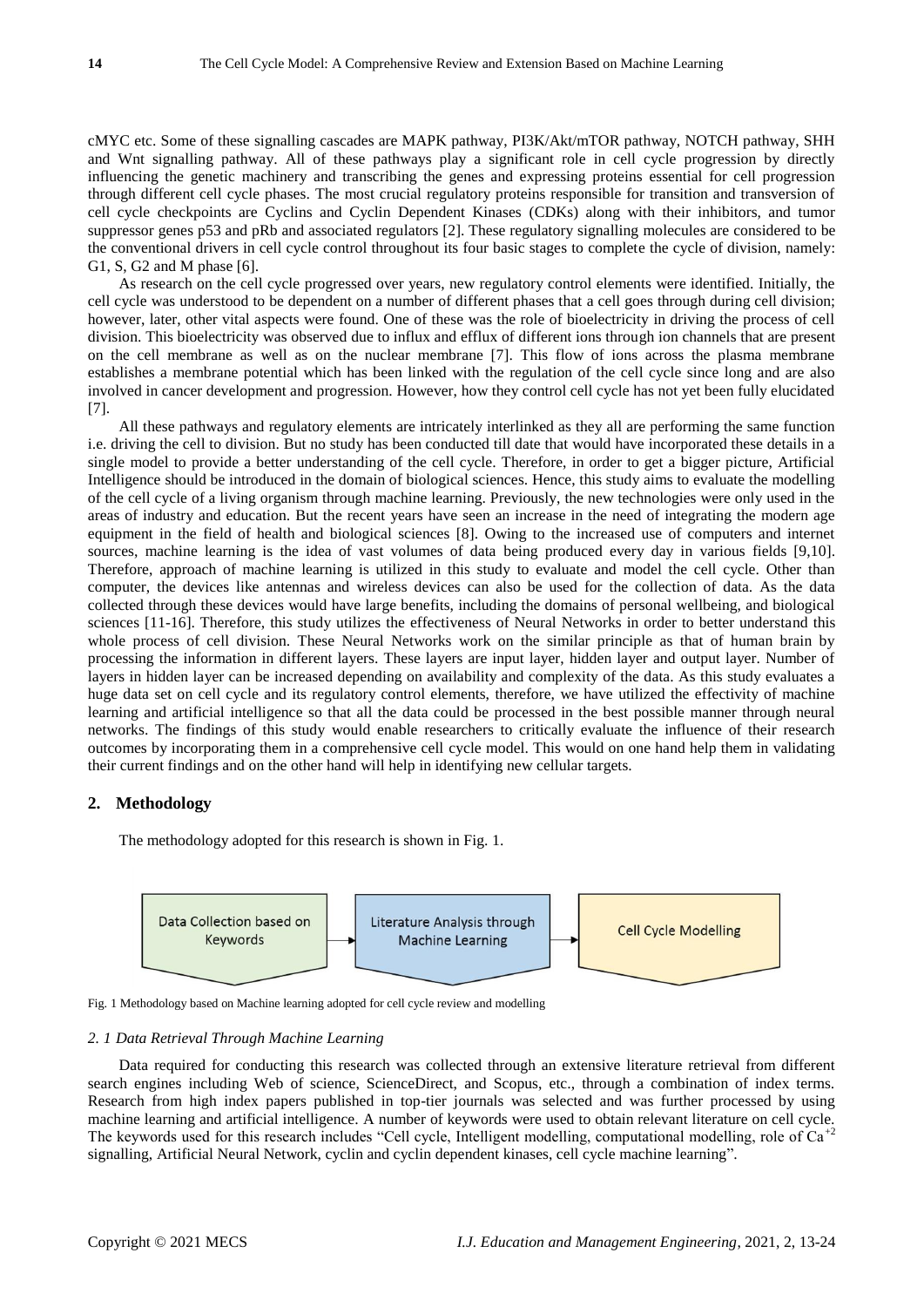#### *2. 2 Modelling and Analysis via Neural Networks*

For the collection and review of the complex data on cell cycle, Multilayer Artificial Neural Networks were used in four phases. These layers, as shown in Fig. 2, include, Data Extraction, Pre-processing and preparation, Modelling and Evaluation. The neurons links were made in between these phases. The aim of these complex networks is to find the weight of the data on research domains from cell cycle. Using this ANN model all the data is collected and evaluated in this research.



Fig. 2 ANN Model for the data collection

AI based layers are also used for the data classification and evaluation. The layers, as shown in Fig. 3, includes, convolution, pooling, and classifier. The aim of these complex networks is to find the weight of the data. This model helps to collect detailed data on the cell cycle.



#### Fig. 3 AI based Model for the data Evaluation

After the data pooling through AI, the data was classified in different cell cycle layers based on ANN. These layers define each stages of cell cycle separately. The framework is shown Fig. 4. Layers adopted in this framework includes input, convolution, activation and full connection with the output layers,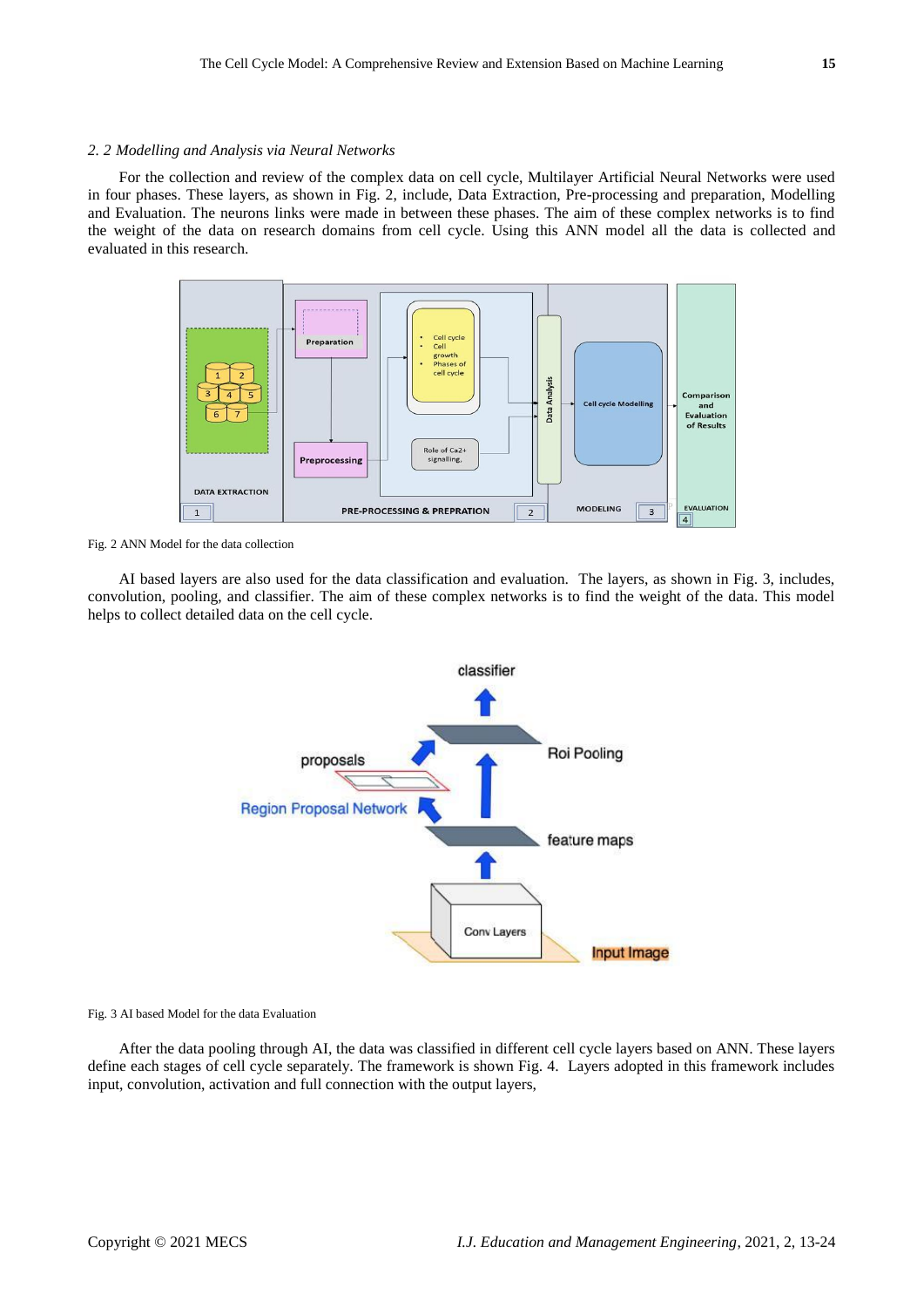

Fig. 4 Data classification based on ANN

# **3. Results**

#### *3.1 Neural Networks*

VOSviewer software generated a network from output data of ANN Model based on "Visualization of Similarity" as given in Fig. 5. The nodes of this network represent the domains explored for cell cycle while their size represents the weight of the data, or in other words the amount of work done under these domains. The interconnectedness of these research areas is represented by lines between the nodes. The most repetitive keywords found in the articles include cancer, ca2 signaling, inhibitor, differentiation, cell cycle, apoptosis, kinase, neuron, etc. This clearly shows that research on cell cycle is mostly related to genomic machinery and it lacks the concept of comprehensiveness and inclusion of volume regulatory control elements. Therefore, this study presents a review on the available literature on unconventional elements of cell cycle control by focusing on volume regulatory components which is the main exploratory domain of this research.



Fig. 5 Most repetitive keywords used in research articles related to cell cycle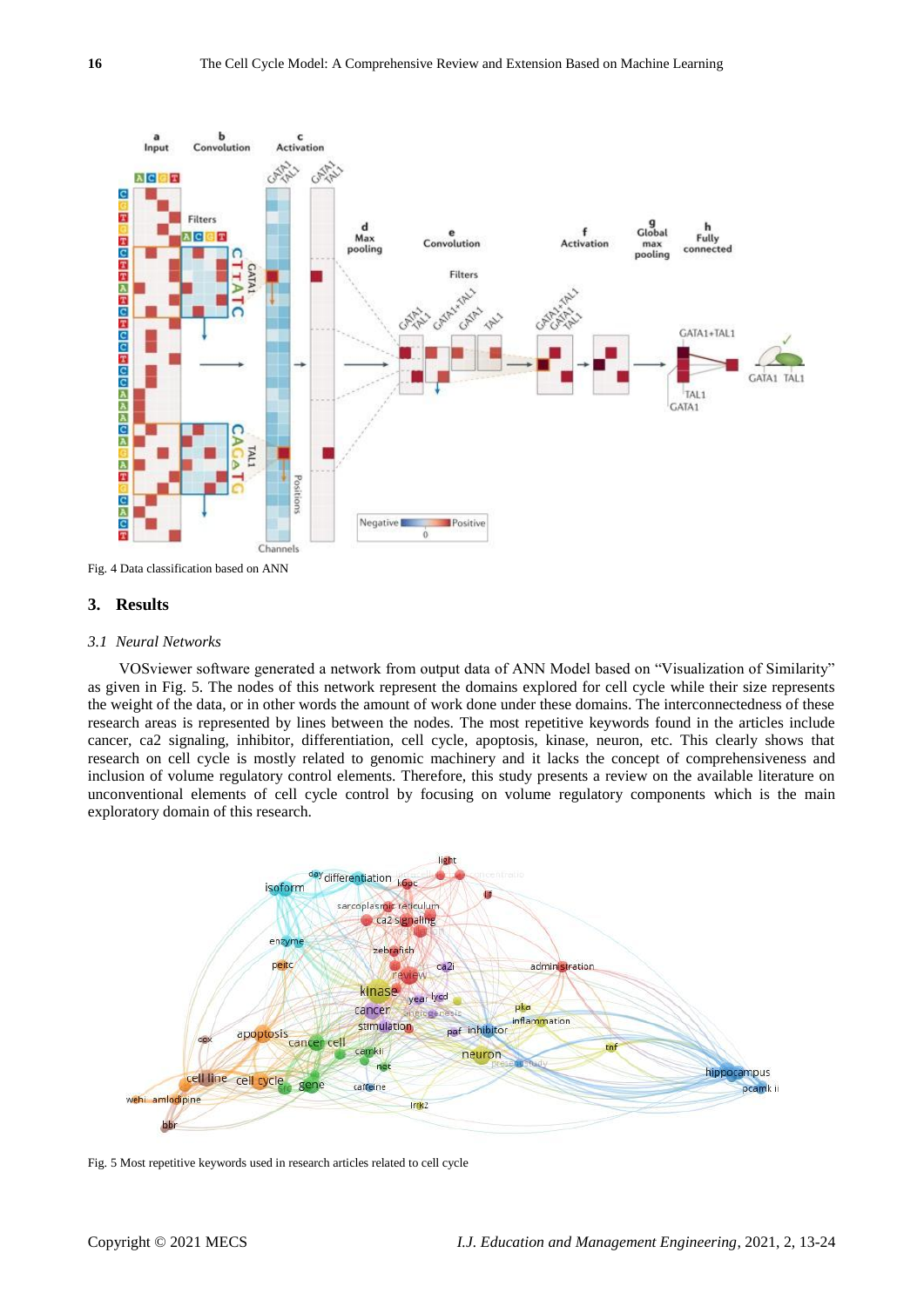#### *3.2 Data Derived through Machine Learning On cell cycle*

Based on the results of ANN Model, data on cell cycle was retrieved through machine learning from online sources and is discussed below

#### *3.2.1 G1/S phase transition*

According to data pool [9, 17, 18] collected through machine learning, cells stay in  $G_0$  phase and perform several metabolic functions unless they receive a signal from extracellular matrix for progression. This overall progress from  $G_0$ to G1 is tightly controlled by a series of growth factors, including Platelets-Derived Growth Factors (PDGF), Fibroblast Growth Factors (FGF), Insulin like Growth Factors (IGF) and insulin which determine the regulation of the cell cycle phases from one to another. The data also revealed that if the cell does not encounter these growth factors, it then remains in quiescent state [9]. Upon receiving growth factor signals, the cell enters G1 phase and performs a number of distinct activities. It activates pathways which establish  $Ca^{+2}$  signalling in waves that plays a role in controlling the cell cycle machinery, increment in cell volume to hold DNA and other copied cellular components, and the synthesis of proteins required for entry into S phase as shown in Fig. 6. According to Pledger, this transitional state occurs late in G1 after satisfying the requirements of the volume control checkpoint and the absence halts the transition into S phase or its deregulation can lead to abnormal cellular transformations and cancer conditions [17]. Moreover, p53 is found responsible in the database for controlling this transition in the case of DNA damage [18] as the controller of cell cycle arrest and DNA repair.



Fig. 6 Phases of Cell Cycle (Interphase and Mitotic phase) (Ravindra B. , 2006)

#### *3.2.2 Establishment of Ca2+ signaling*

Ca2+ is found as a ubiquitous molecule in the data pool. According to Rossow, 1979, it controls cell volume, bioelectricity and cytoskeleton and servring in the process of coordinated cell growth in G1 and G2. It was found in literature that the Ca2+ establishment is achieved through initial cell shrinkage and its influx relies on activation of various tyrosine kinase receptors. ANN also revealed that receptor-ligand binding activates the PI3K and the extracellular signal-regulated kinase1/2 (ERK  $\frac{1}{2}$ ), which in turn activates the potassium channels that have kept the membrane potential in a depolarized state to eventually change it to a hyperpolarised state through the activation of calcium channels in mid G1 and towards the transition of G1/S phase [19]. The study of Bartek 2001, states that during mid G1, Phospholipase C is activated, which mediates the release of Ca2+ from the endoplasmic reticulum into the cytoplasm that maintains and regulates the activity of the Ca2+ mediated K+ channels leading to cell volume shrinkage. The hyperpolarized state is thus maintained, mediated by further entry of Ca2+ into the cytoplasm leading to the activation of the transcription factors such as JUN, FOS and c-MYC, which transcribe CDKs and cyclins, such as the p15, p16, p17, p18 and p19 thus inhibiting the activity of the CDK inhibitors (p21 and p27) [20]. Bartek 2001, also states that once the  $Ca^{2}$  is established, volume increase along with early immediate gene expression takes place.

#### *3.2.3 Increment in Cell Volume and Its Control*

The phenomenon of volume control has been speculated in the data sets of CNN, to be an important part of the cell cycle. According to Massagué, 2004, nucleus to cytoplasm ratio is found as an important measure in monitoring the increase in cell volume. A continuous increase is evident in the cell volume starting from the G1 phase all the way to the M phase. According to collected data, the role of the cytoskeleton in the regulation of the cell cycle has not been proven yet and there is a perplexed opinion regarding the regulatory mechanisms since the inhibition of the cytoskeleton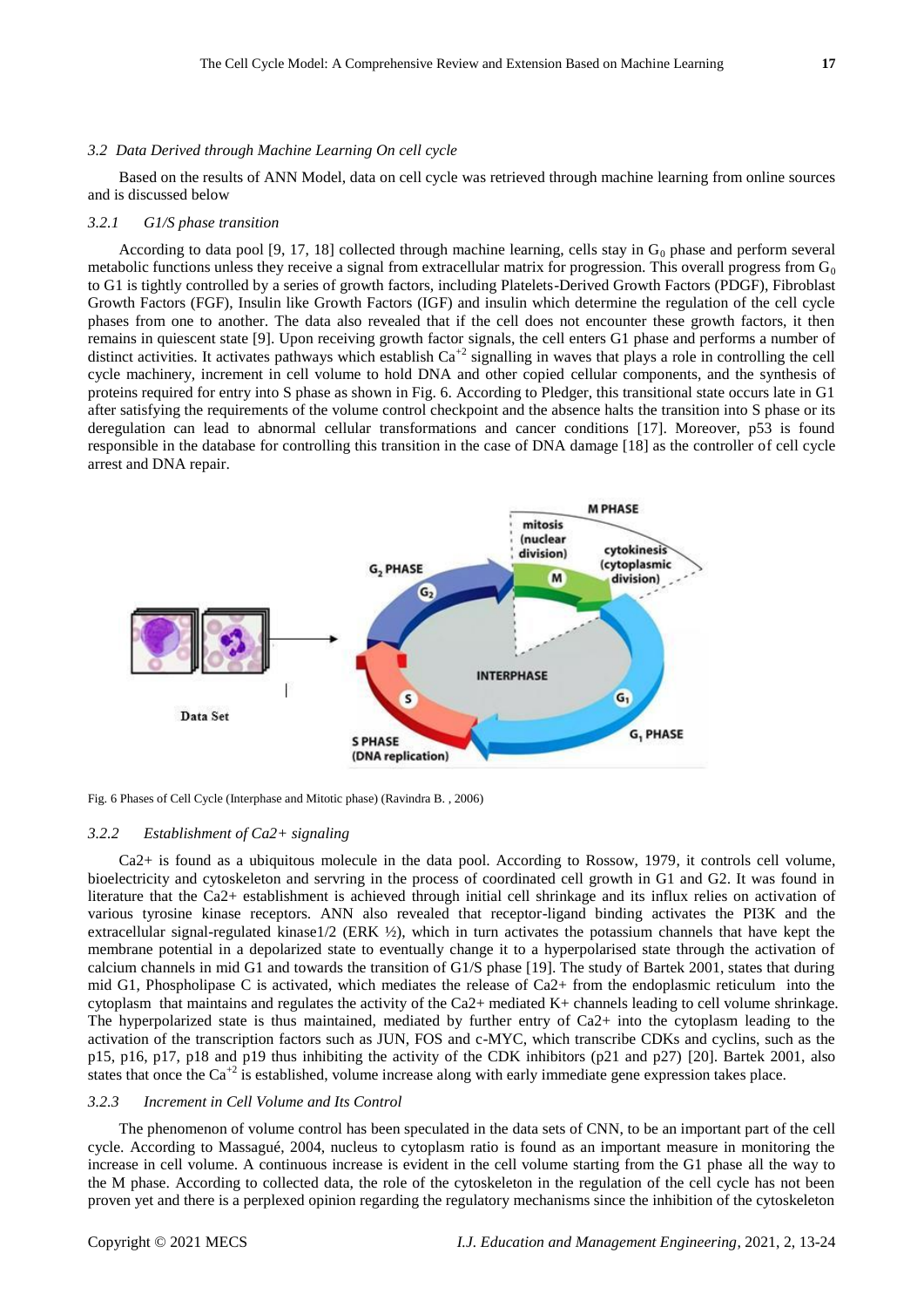through drugs has shown no effect on the cell volume changes. The size of the nucleus has been said to be directly regulated by the nuclear membrane in the data sets. The important catch data provided is that once the cell actively begins the transcription phase, there is a need to control the volume of the cell and its components. According to Massagué, 2004, this is achieved by the involvement of the chloride ions which actively regulate the cell volume. The expression of the EAG2 (K+) channels have been found in data to be implicated in the control of the M phase by means of regulating the expression of cyclin B1 through the p38 MAP Kinase, as shown in Fig. 7 [21].



Fig. 7 Alterations and Proliferations in Cell cycle (Source: Massagué, J. 2004).

The question is, which ions or proteins are responsible for maintaining ionic transport balance for the control of cell cycle? It is proposed earlier in the articles, that Ca++ oscillations have a crucial role in the control as a "life and death signal" [22]. Later, it was suggested in the studies, that the oscillations also follow and elicit the NKCC and NHE channels for homeostatic perturbations for planned activities of cell intracellular signalling machinery. These oscillations have been said to produce the membrane potential (Vm) changes as a by-product (as they are maintained through the activity of a range of ion channels), which in itself is necessary for proliferation. Besides this, a variety of K+ channels have been implicated in the regulation of proliferation and cell cycle progression. Mechanisms of the activation of many of these channels are currently unknown [23].

As stated earlier in the data, before volume increase, cell proliferation may require transient cell shrinkage initially, which is accomplished by the activation of Cl and  $K^+$  channels. As the electrochemical equilibrium activity of Cl ions is above the threshold inside the cell, the activation of Cl- channels is responsible for Cl- exit and thus resulting in depolarization. If Cl exit is paralleled by active  $K^+$  channels, then there is net exit of KCl salt, responsible for cell shrinkage. Conversely, the cell growth requires an increase in the  $K^+$  concentration inside the cell. The inward rectifier uptake channels of  $K^+$  activate simultaneously with mechanosensitive channels that are activated by the compression in the plasma membrane that has undergone shrinkage, and help in bringing in higher concentrations of  $K^+$  and water, which increase the turgor pressure, which is needed for cell growth [24].

Data from studies confirmed that the Kv10.1 cause a reduction in the current on the cell membrane. The reduced current is known to be associated with the mitosis-promoting factor (MPF-  $p24$ ) and Na<sup>+</sup>. The K<sup>+</sup> concentrations also regulate the entry of  $Ca^{2+}$  inside the cell by ensuring that the membrane potential is negative enough to allow the entry of Ca<sup>2+</sup> [25]. According to the study of Lang 2007, the Kv1.3 channel in conjunction with the KCa3.1 (a Ca<sup>2+</sup> dependent  $K^+$  channel) works towards the cell growth and proliferation.  $Ca^{2+}/CaM$  is required at two points during the re-entry from quiescence, early after mitogenic stimulation and later near the G1/S boundary. Cell volume not only participates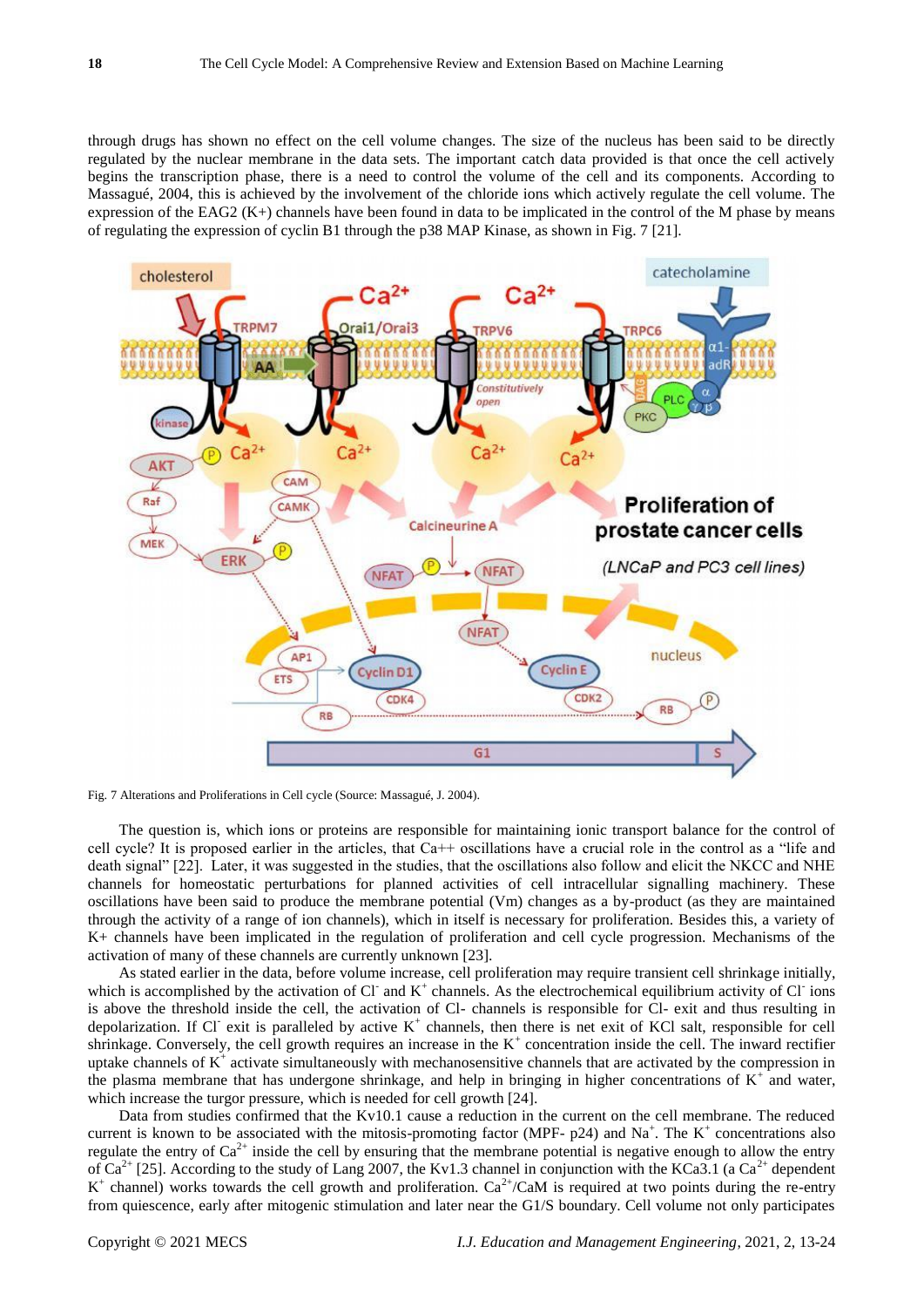in the regulation of cell function by hormones, but also regulates hormone release. The release of several hormones is triggered by cell swelling, conversely inhibited by cell shrinkage. The link between cell volume and hormone release is ill-defined in the data sets but partially involves cell volume sensitive alterations of cytosolic  $Ca^{2+}$  activity [25].

#### *3.2.4 G2/M phase transition*

Studies revealed that, once DNA duplication is completed, the cell proceeds towards the G2 phase where it prepares itself for division into two daughter cells in M phase. A series of events, as shown in Fig. 8, beginning with prophase and then prometaphase, metaphase, anaphase and lastly cytokinesis takes place-which divides the cell into two genetically identical copies during the M phase. A clear role, found in literature, of the dynamic distribution of  $Ca^{2+}$  and Ca/CaM is seen in S/G2, G2/M and during M phase. Towards the end of M phase, it was found in studies that, Ca/CaM concentrates itself below the membrane and helps cleave the cell into two. Just prior to M phase, DNA damage checkpoint have the responsibility to give a "Go" signal for advancement to checks whether the DNA is intact or has any mutations to repair. A study by Sanchez et al., stated that it would be catastrophic if cell proceeds to divide with the damage. Studies also revealed that, during G2, mammalian Cyclin B/CDK2 complexes are held in an inactive state by phosphorylation of CDK1 at the two negative regulatory sites, threonine 14 (Thr14) and tyrosine 15 (Tyr15) [26].





The data suggested that a study by Kahi et al., 2003, the  $Ca^{2+}/CaM$  is implicated in the G2/M transition, M phase progression, and exit from mitosis. During the M phase the MPF increases the selectivity and rectifies the current, promoting the loss of  $K^+$  from the cell. Moreover, calcineurin was found as  $Ca^{2+}$  waves regulators in G2/M transition. Another prevalent enzyme, in addition to cdc25, CAMKII is found as important for G1 progression and G2/M transition. As demonstrated in glioma cells, a drastic volume decrease (or distribution per se) occurs during the M phase to reach a preferred volume state in the division. This relates to the chromatin and cytoskeleton condensation and depolymerization in M phase [27].

### *3.2.5 Role of Ca2+ in cell cycle*

There are a number of different classes of calcium receptors, found in literature through machine learning, which play a crucial role in the maintenance of cellular homeostatic conditions and regulation of cell cycle by mediating the entry and exit of the calcium ions and also stimulating the intracellular release of calcium. Even it was found that the endoplasmic reticulum has calcium receptors, which help in storing calcium and releasing it as and when needed inside the cell during the cell cycle. The detailed classes of calcium receptors were reported by the data which includes the Voltage Gated Calcium Channel (VGCC) which is itself comprised of three different families of receptors, including the Cav1, Cav2 and Cav3. The other classes of calcium receptors include the Receptor-Operated Calcium Channels (ROCCs), the Ryanodine Receptor (RyR) present at the endoplasmic reticulum and the Inositol-1,4,5-trisphosphate receptor (IP3R), as shown in Fig. 9 [28].



Fig. 9 Role of Ca2+ in Cell Cycle (Source: Villalobos et al., 2001)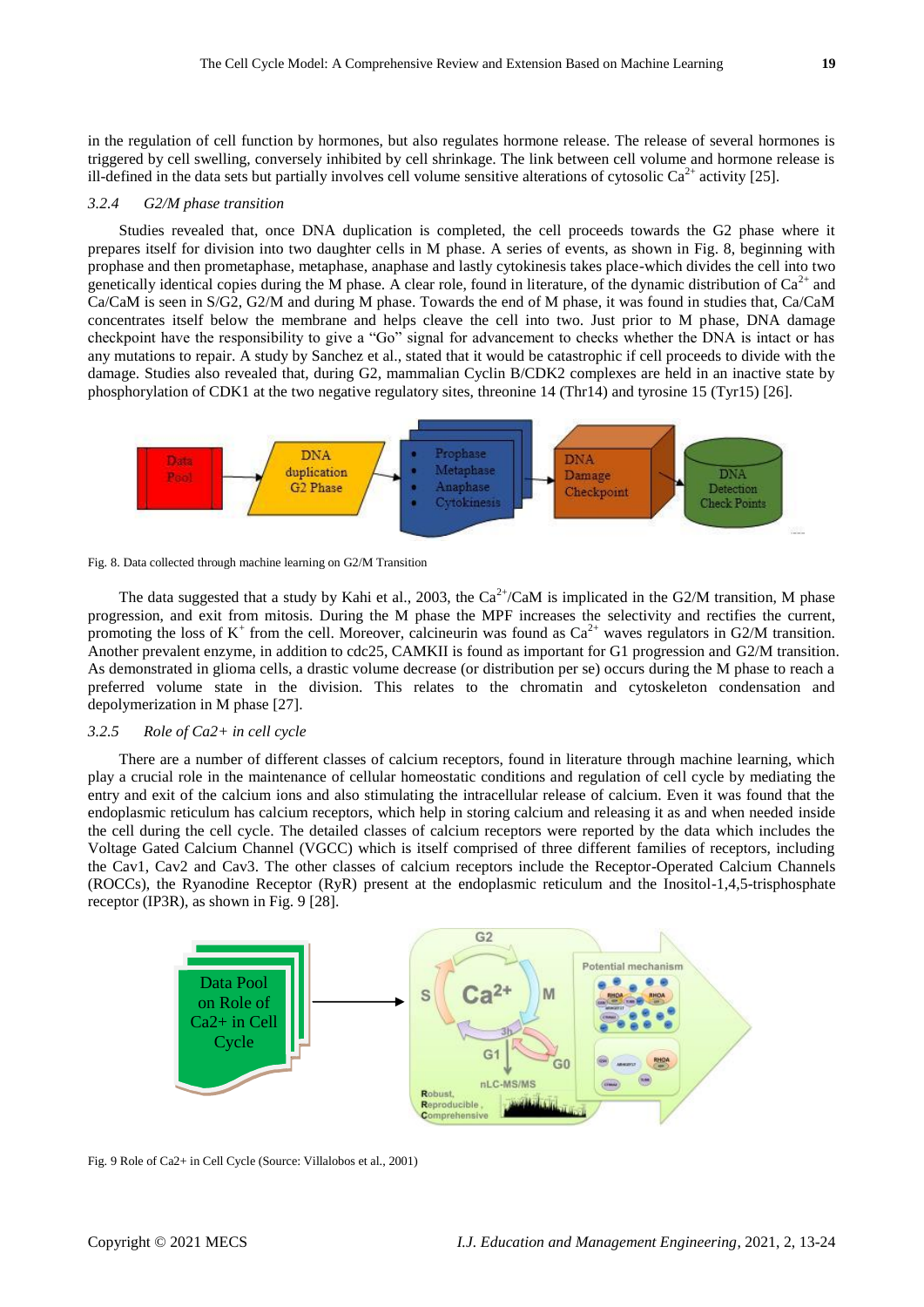Data collected through machine learning showed that, the  $Ca<sup>2+</sup>$  channels control and regulate the cell cycle. In excitable cells such as the muscles, neurons and the endocrine cells, voltage gated calcium channels are used for the entry of  $Ca^{2+}$ . The increase in  $Ca^{2+}$  concentration inside the cell leads to the phosphorylation of the Mitogen-Activated Protein Kinase (MAPK), ultimately leading to the progression of the cell cycle. The downstream processes following the entry of  $Ca^{2+}$  ions are diverse and include expression of a number of different genes, depending on the cell type. The concentration of  $Ca^{2+}$  in the resting stage of the cells is very low (around 10-7 M), while in the calcium stores such as the endoplasmic reticulum and the extracellular matrix,  $Ca^{2+}$  concentrations are much higher (around 10,000 times higher, approximately 10-3 M). The maintenance of this gradient is ensured by the efflux of calcium from the intracellular organelles [29].

It was also confirmed in articles  $[27-30]$  that,  $Ca<sup>2+</sup>$  interacts with the Cyclin-Dependent Kinases (CDKs) to regulate the cell cycle. The CDK family is considered to be important in the transition of the cell through the different phases of the cell cycle and also in the maintenance of the different phases. As the data suggested, CDK4 and CDK6 are found as important in the G1 phase, CDK2 is important in the G1 as well as the S phase, and also speculated to be a part of the M phase, while CDK1 is predominantly reported to be important in the M phase.  $Ca^{2+}$  in complex with Calmodulin (CaM) interacts with the CDKs and controls their activity throughout the cell cycle.  $Ca^{2+}$  and CaM together regulate the expression of the CDK1, CDK2 and the Cyclin B in human cells (particularly reported in the T lymphocytes). Moreover, it was found that the activation of the stored  $Ca^{2+}$  (SOCE: Store Operated Calcium Entry) activates CaM protein, which in turn leads to the blockage in the activity of Cyclin A and E [30].

According to the study of Se et al., 2004,  $Ca^{2+}$  oscillations also play a role in the gene expression. This has been documented in the case of the early and late gene expressions in the G1 phase. In the early phase of G1,  $Ca<sup>2+</sup>$  affects the expression of the Serum response element (SRE), the Cyclic AMP Response Element (CRE), MYC, JUN and FOS genes, which are all important for the proliferation of cells. The activity of  $Ca^{2+}/CaM$  leads to the activation of CDK4/Cyclin D1 complex, which is involved in the regulation of the retinoblastoma protein (RB1), which is one of the main inhibitors of the DNA synthesis process. The RB1 is found as responsible for interaction with T2F transcription factor for the inhibition of cell cycle. However, the regulatory activities and the phosphorylation of the RB1 protein leads to the transition of the cell cycle from the G1 to S phase. According to Se et al., 2004, this transition is mediated by the regulatory activity of Cyclin D1 and the  $Ca^{2+}/CaM$  pathway. Here, the RB1 is inhibited and the p21 and p27 (better known as CDKN1A and CDKN1B) are also negatively regulated [31].

Next, the role of Ca<sup>2+</sup> has been reported in the transition from G2 to M phase. It has been seen that Ca<sup>2+</sup>/CaM regulate CAMKII in the G2 phase [59] and lead to the CAMKII mediated phosphorylation of the Microtubule Associated Protein 2 (MAP2), which leads to the inhibition of the microtubule polymerization [32].

#### **4. Advancements in Cell Cycle Modelling**

Mathematical modelling and simulation of the cell cycle started a couple of decades ago. This includes, high throughput screening, modelling and simulations, topological interactions for the prediction of the system function and many others. None so far included the machine learning processes, including the training and test sets. No doubt, the engineered models share a systems level approach for biological systems and elucidate an advantageous picture of cell cycle framework and predictions, but a comprehensive illustrative picture is still missing.

We also applied machine learning on computational modelling performed in last 2 decades. The data revealed that Li et al. (2004) were pioneers among others for modelling the complete yeast cell cycle from regulatory proteins [33]. They investigated the global dynamicity and cell cycle proliferation drivers' trajectory and concluded that the network is robustly stable for conducting its functions and declared G1 as a global attractor from simulation dynamics, and that it is stable against all perturbations. Later, Davidich et al. (2008) presented a Boolean network model of the cell cycle sequences which was solely based on the biochemical topology of the interactions reproducing the biological cell cycle time sequence of protein activations. This minimalistic approach boosted the idea of predicting dynamical features of proteins along with protein interaction networks of cell cycle. Furthermore, data suggested that in subsequent years, Mangla et al. (2010) worked on synchronous models of the Budding and Fission yeast cell cycle and concluded that the timing and robustness can be used as the basis for a testable hypothesis that could account for several needs-based refinements in the model [33].

In addition to that Fauré et al. [34] were among the pioneers to model the mammalian cell cycle. They used the most prominent drivers of the cell cycle machinery, i.e., Cyc D, E, A and B along with other regulators and effectors, e.g., P27, Rb and E2F. Their synchronous and asynchronous Boolean modelling demonstrated the asymptotic behavior of the regulatory proteins based on the experimental data and provided the biological justification for using multilevel variables in future research.

Lately, Abroudi et al. (2017) published a paper on 'A comprehensive complex systems approach to the study and analysis of mammalian cell cycle control system in the presence of DNA damage stress'. They even considered G1-S and G2-M checkpoints unlike Fauré et al. [34]. They first refined the published research on ODE mathematical models and then included sub-systems, i.e., growth factors (GF), DNA damage, and G1/S and G2/M checkpoints. As advised by Magla et al. [35], they applied a multi-level systems approach. The model was also used to assess the efficacy of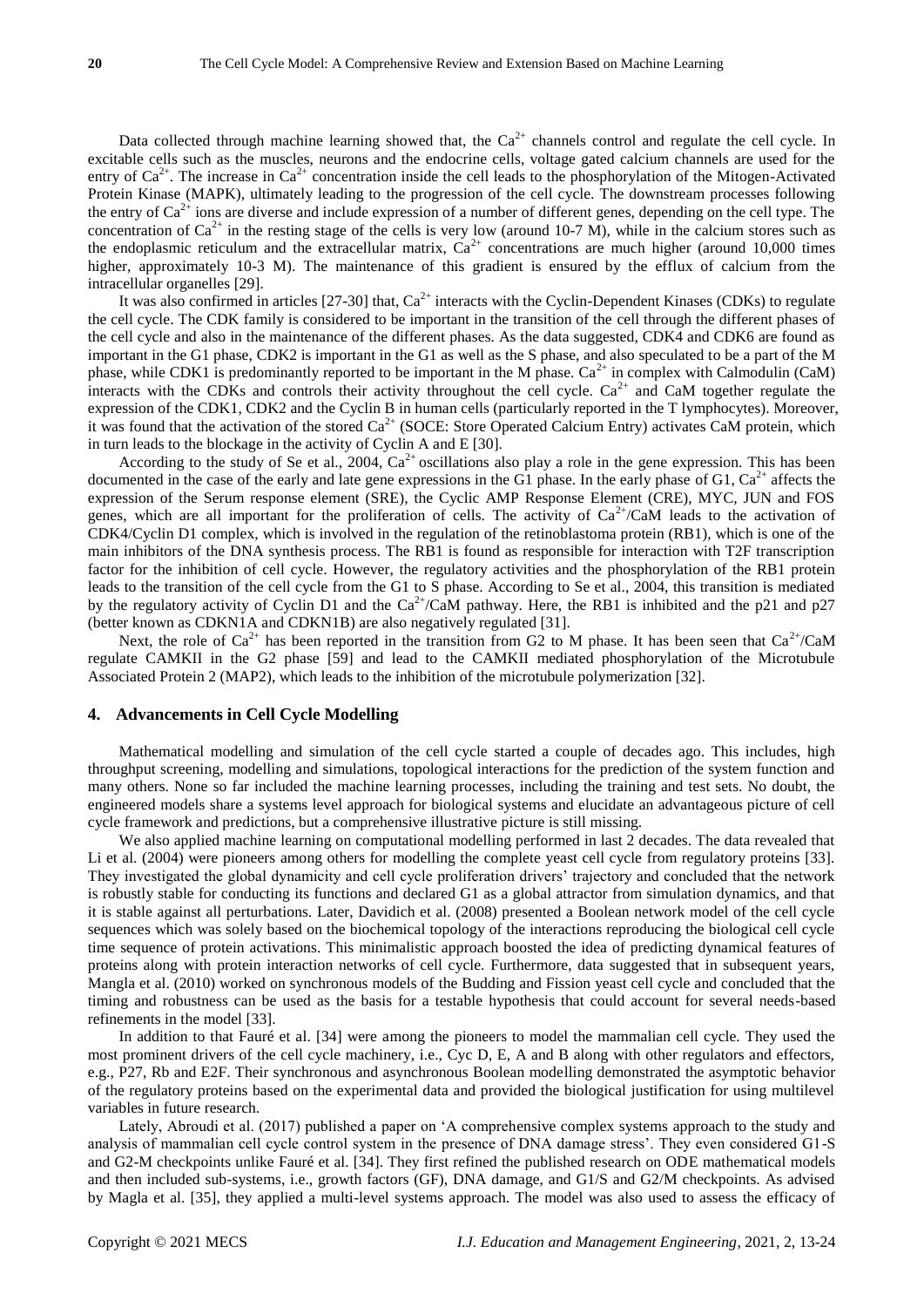DNA damage checkpoints in correctly arresting damaged cells and avoiding incorrect arrest of healthy cells and results revealed 98.6% accuracy in correctly releasing healthy cells through checkpoints. Using ANN all of these models can be computed completely and precisely in different layers, as shown in Fig. 10.



Fig. 10 Cell cycle modelling through ANN

Recently, Castro et al. (2019) developed an agent-based model of cell cycle adhering to the view that kinetic parameters are a crucial aspect when studying reactions involving proteins in real cell cycle [36]. They compared the results to a Boolean network model and found similar results in terms of following the correct sequence of phases. This model could be a starting point for being used in the development of cancer drugs by adding cell cycle mutations that match a specific type of tumor cell cycle and an agent representing the medication or treatment. Recently, Laomettachit et al. [37] applied different mathematical modelling approaches including Boolean, discrete (stochastic), ODEs and hybrids, as shown in Fig. 11, and concluded the same as previous in terms of cell robustness and stability, although their models lacked the technical sophistications for mutated cell cycles.



Fig. 11 A cell cycle model by Laomettachit et al.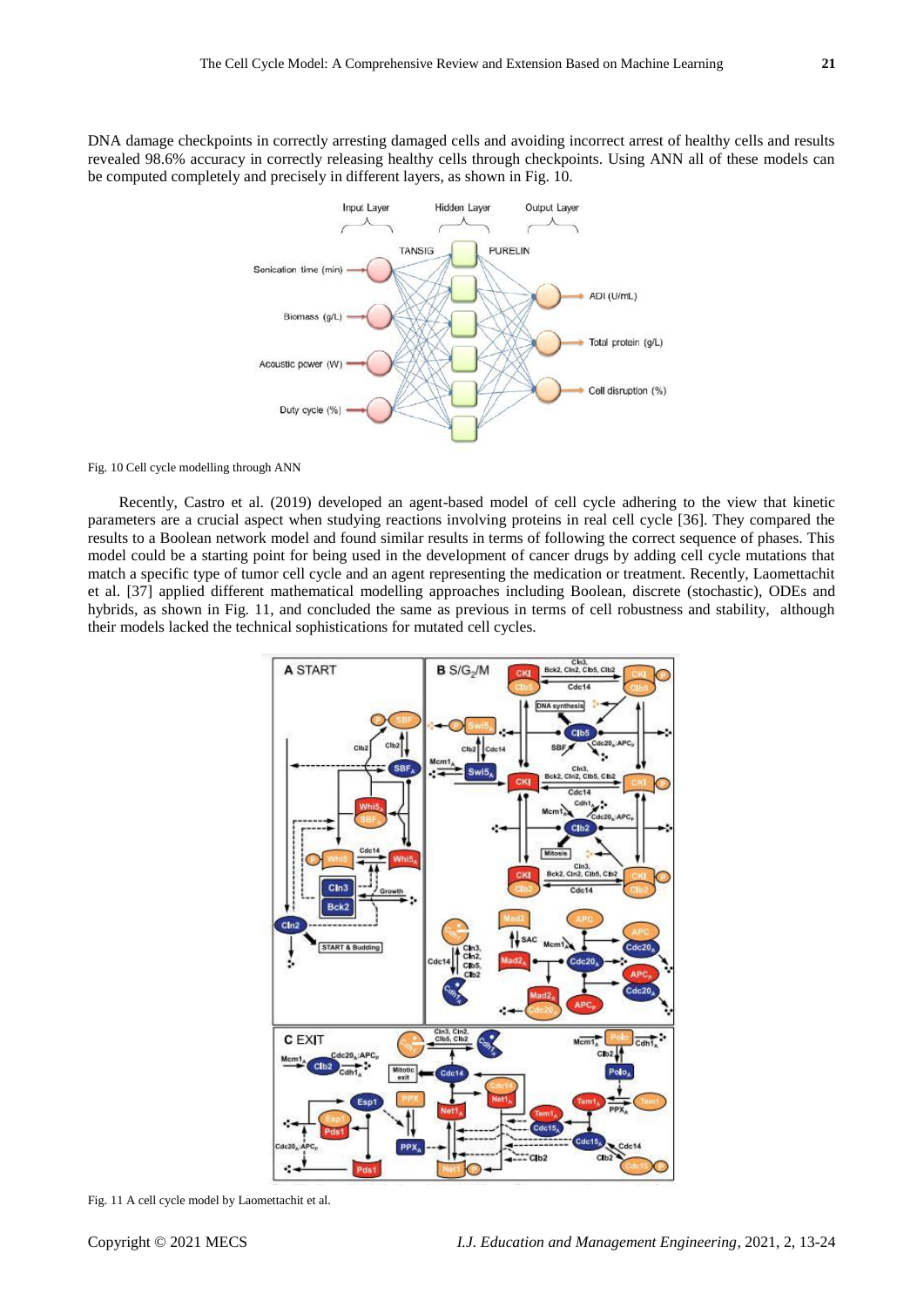Scientists are working hard in order to model a cell cycle in a best possible way. As for now the models are quite complicated. Microbiologist, botanists, and zoologists are working to model the cell cycle. Similarly, scientists in the field of artificial intelligence are also trying to compare all models of cell cycles through machine learning [38-40]. The use of innovative technology such as machine learning and Artificial Intelligence will help efficiently to model the cell cycle using data of recent research [41,42].

# **5. Conclusion**

The proliferative process of cell is important, and it has aided in research studies related to different areas of biological sciences. Data derived through machine learning indicates that our current comprehensive understanding of cell cycle is lagging and therefore, it requires the utilization of Artificial Intelligence in this domain so that mathematical algorithms and machine learning techniques could be applied to sort the huge volumes of data. This study was conducted with the same aim to demonstrate the role of different unconventional players that are actively controlling cell cycle. It has been observed in our study that though a significant attention has been given to conventional genomic regulators of cell cycle and their participation in different disease conditions have also been evaluated, but a clear picture of mechanism of action of these unconventional players is still missing. Thus, we have identified some key volume regulatory control elements in our study and presented the work that has been done on them to better understand the process of cell cycle.

In order to efficiently evaluate our current progress in the field of cell biology, computational biologists are working hard to identify different regulatory components of cell, its processes, machineries and cell cycle and combining them to develop a computational model so it could aid in better understanding of the process along with predicting the effects of perturbations that may be associated with any pathological condition. Different computational tools were being used in these studies and computational models were built for different cellular processes of both prokaryotic and eukaryotic cells. But our study through machine learning by using neural networks has found that though, a lot of work has been done on cell and cell cycle, but we still lack an all-inclusive picture of cell cycle model. Therefore, the unconventional players identified in our study would enable researchers to improve the current models of cell cycle by incorporating more regulatory elements in them.

As previous computational models of cell cycle have not considered the importance of inclusion of volume regulatory control elements in cell cycle, therefore, our work will provide a basis to improve the current knowledge available on cell cycle through artificial intelligence. It would help in developing a comprehensive cell cycle model by incorporating as many details as possible in the simplest possible way so that it could assist biologists in identifying and evaluating the effects of perturbations in pathways. It will help in evaluating the role of various drugs on regulating membrane potential, ionic homeostasis in the microenvironment and volume regulation in wet lab so that new targets could be identified and their efficacy could be determined. Our study demonstrates that researchers need to emphasize on volume regulatory machinery as well by identifying their mechanism of action and their utilization in therapeutics. It would ultimately shift a focus from genome regulatory components to volume regulatory elements and if it will work well, it would enable us to overcome the effect of Multi Drug Resistance (MDR). The jump from wet lab experimentation to computational modelling has proven vital. There is now a need to take a leap towards machine learning and artificial intelligence methodologies to better understand the working of the cell. Together, these phenomena may pave the path for bringing innovation in the field of regenerative medicine and to develop new therapeutic solutions to prevent or restore disease states such as uncontrolled cell proliferation in cancer.

#### **References**

- [1] Alberts, B., Johnson, A., Lewis, J., Raff, M., Roberts, K., & Walter, P. (2002). Molecular Biology of the Cell 4th edn (New York: Garland Science). Ann Bot, 91, 401.
- [2] Gali-Muhtasib, H., & Bakkar, N. (2002). Modulating cell cycle: current applications and prospects for future drug development. Current cancer drug targets, 2(4), 309-336.
- [3] Norbury, C., & Nurse, P. (1992). Animal cell cycles and their control. Annual review of biochemistry, 61(1), 441-468.
- [4] Lodish, H., Darnell, J. E., Berk, A., Kaiser, C. A., Krieger, M., Scott, M. P. & Matsudaira, P. (2008). Molecular cell biology. Macmillan.
- [5] Patt, H. M., & Quastler, H. (1963). Radiation effects on cell renewal and related systems. Physiological reviews, 43(3), 357- 396.
- [6] Howard, A., c. Heredity suppl, 1953. 6: p. 261-273.
- [7] Blagosklonny, M. V., & Pardee, A. B. (2002). The restriction point of the cell cycle. Cell cycle, 1(2), 102-109.
- [8] Munawar HS, Awan AA, Khalid U, Munawar S, Maqsood A. Revolutionizing Telemedicine by Instilling H. 265. International Journal of Image, Graphics & Signal Processing. 2017 May 1;9(5).
- [9] Munawar, H. S., Qayyum, S., Ullah, F., & Sepasgozar, SBig Data and Its Applications in Smart Real Estate and the Disaster Management Life Cycle: A Systematic Analysis. Big Data and Cognitive Computing; 2020, 4(2).
- [10] Munawar, H. S., Zhang, J., Li, H., Mo, D., & Chang, L. Mining multispectral aerial images for automatic detection of strategic bridge locations for disaster relief missions. In Pacific-Asia Conference on Knowledge Discovery and Data Mining (pp. 189- 200). Springer, Cham. . (2019, April).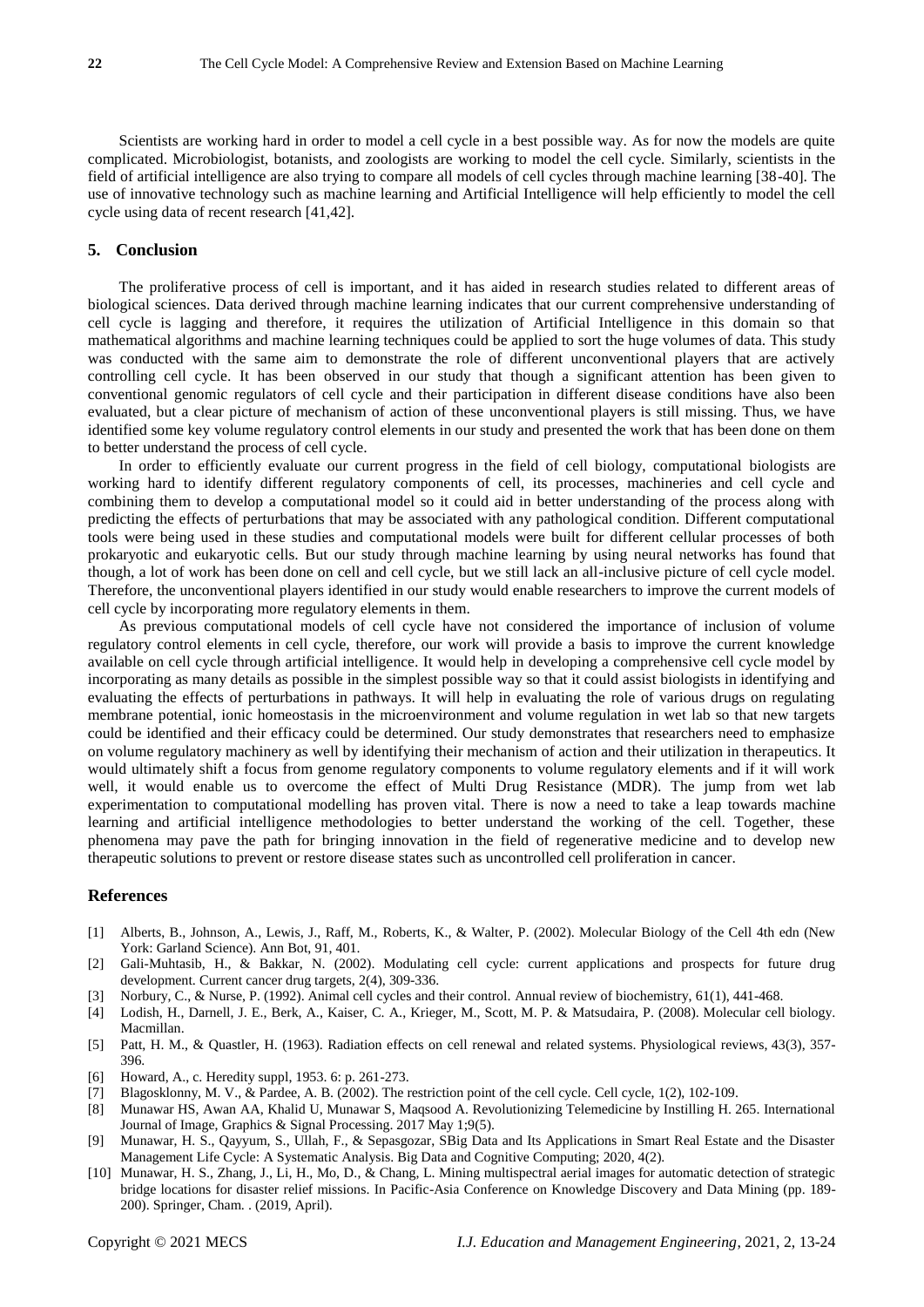- [11] Munawar HS, Hammad A, Ullah F, Ali TH. After the flood: A novel application of image processing and machine learning for post-flood disaster management. InProceedings of the 2nd International Conference on Sustainable Development in Civil Engineering (ICSDC 2019), Jamshoro Pakistan 2019 Dec (pp. 5-7).
- [12] Munawar, H. S. [Applications of Leaky-wave Antennas: A Review.](https://scholar.google.com.pk/scholar?oi=bibs&cluster=5076877705148932199&btnI=1&hl=en) International Journal of Wireless and Microwave Technologies (IJWMT); 2020, 10(4), 56-62.
- [13] Munawar, H. S. An Overview of Reconfigurable Antennas for Wireless Body Area Networks and Possible Future Prospects. International Journal of Wireless and Microwave Technologies (IJWMT);2020, 4, 1-8.
- [14] Munawar, H. S., Khalid, U., Jilani, R., & Maqsood, A. (2017). Version Management by Time Based Approach in Modern Era. International Journal of Education and Management Engineering, 4, 13-20.
- [15] Munawar, H. S. Reconfigurable Origami Antennas: A Review of the Existing Technology and its Future Prospects. International Journal of Wireless and Microwave Technologies (IJWMT); 2020, 4, 34-38.
- [16] Munawar, H. S., & Maqsood, A. Isotropic Surround Suppression based Linear Target Detection using Hough Transform.
- [17] Pledger, W. J., Stiles, C. D., Antoniades, H. N., & Scher, C. D. (1977). Induction of DNA synthesis in BALB/c 3T3 cells by serum components: reevaluation of the commitment process. Proceedings of the National Academy of Sciences, 74(10), 4481- 4485.
- [18] Campisi, J. U. D. I. T. H., & Pardee, A. B. (1984). Post-transcriptional control of the onset of DNA synthesis by an insulin-like growth factor. Molecular and cellular biology, 4(9), 1807-1814.
- [19] Rossow, P. W., Riddle, V. G., & Pardee, A. B. (1979). Synthesis of labile, serum-dependent protein in early G1 controls animal cell growth. Proceedings of the National Academy of Sciences, 76(9), 4446-4450.
- [20] Bartek, J., & Lukas, J. (2001). Pathways governing G1/S transition and their response to DNA damage. FEBS letters, 490(3), 117-122.
- [21] Massagué, J. (2004). G1 cell-cycle control and cancer. Nature, 432(7015), 298.
- [22] Grissmer, S., Nguyen, A. N., & Cahalan, M. D. (1993). Calcium-activated potassium channels in resting and activated human T lymphocytes. Expression levels, calcium dependence, ion selectivity, and pharmacology. The Journal of general physiology, 102(4), 601-630.
- [23] Lang, F., Busch, G. L., Ritter, M., Volkl, H., Waldegger, S., Gulbins, E., & Haussinger, D. (1998). Functional significance of cell volume regulatory mechanisms. Physiological reviews, 78(1), 247-306.
- [24] Lin, C. S., Boltz, R. C., Blake, J. T., Nguyen, M., Talento, A., Fischer, P. A., ... & Garcia, M. L. (1993). Voltage-gated potassium channels regulate calcium-dependent pathways involved in human T lymphocyte activation. Journal of Experimental Medicine, 177(3), 637-645.
- [25] Lang, F. (2007). Mechanisms and significance of cell volume regulation. Journal of the American college of nutrition, 26(sup5), 613S-623S.
- [26] Sanchez, Y., Wong, C., Thoma, R. S., Richman, R., Wu, Z., Piwnica-Worms, H., & Elledge, S. J. (1997). Conservation of the Chk1 checkpoint pathway in mammals: linkage of DNA damage to Cdk regulation through Cdc25. Science, 277(5331), 1497- 1501.
- [27] Kahl, C. R., & Means, A. R. (2003). Regulation of cell cycle progression by calcium/calmodulin-dependent pathways. Endocrine reviews, 24(6), 719-736.
- [28] Devault, A., Cavadore, J. C., Fesquet, D., Labbé, J. C., Lorca, T., Picard, A., ... & Doree, M. (1991, January). Concerted roles of cyclin A, cdc25+ mitotic inducer, and type 2A phosphatase in activating the cyclin B/cdc2 protein kinase at the G2/M phase transition. In Cold Spring Harbor symposia on quantitative biology (Vol. 56, pp. 503-513). Cold Spring Harbor Laboratory Press.
- [29] Takuwa, N., Zhou, W., Kumada, M., & Takuwa, Y. (1993). Ca (2+)-dependent stimulation of retinoblastoma gene product phosphorylation and p34cdc2 kinase activation in serum-stimulated human fibroblasts. Journal of Biological Chemistry, 268(1), 138-145.
- [30] Diehl, J. A. (2002). Cycling to cancer with cyclin D1. Cancer biology & therapy, 1(3), 226-231.
- [31] Se, V., Rajala, N., Spiller, D., & White, M. (2004). Calcium-dependent regulation of the cell cycle via a novel MAPK–NF-κB pathway in Swiss 3T3 cellsAbbreviations used in this paper. The Journal of Cell Biology, 166(5), 661-672.
- [32] Ohta, Y., Ohba, T., & Miyamoto, E. (1990). Ca2+/calmodulin-dependent protein kinase II: localization in the interphase nucleus and the mitotic apparatus of mammalian cells. Proceedings of the National Academy of Sciences, 87(14), 5341-5345.
- [33] Davidich, M. I., & Bornholdt, S. (2008). Boolean network model predicts cell cycle sequence of fission yeast. PloS one, 3(2), e1672.
- [34] Fauré, A., Naldi, A., Chaouiya, C., & Thieffry, D. (2006). Dynamical analysis of a generic Boolean model for the control of the mammalian cell cycle. Bioinformatics, 22(14), e124-e131.
- [35] Mangla, K., Dill, D. L., & Horowitz, M. A. (2010). Timing robustness in the budding and fission yeast cell cycles. PLoS One, 5(2), e8906.
- [36] Castro, C., Flores, D. L., Vargas, E., Cervantes, D., & Delgado, E. (2019). Agent-Based Model of the Budding Yeast Cell Cycle Regulatory Network. In World Congress on Medical Physics and Biomedical Engineering 2018 (pp. 531-534). Springer, Singapore.
- [37] Laomettachit, T., Chen, K. C., Baumann, W. T., & Tyson, J. J. (2016). A model of yeast cell-cycle regulation based on a standard component modeling strategy for protein regulatory networks. PloS one, 11(5), e0153738.
- [38] Munawar, H. S., Khalid, U., & Maqsood, A. Fire detection through Image Processing; A brief overview.
- [39] Munawar, H. S., Khalid, U., & Maqsood, A. Modern day detection of Mines; Using the Vehicle Based Detection Robot.
- [40] Munawar HS, Awan AA, Maqsood A, Khalid U. REINVENTING RADIOLOGY IN MODERN ERA.
- [41] Munawar, H. S. (2020). Flood Disaster Management: Risks, Technologies, and Future Directions. Machine Vision Inspection Systems: Image Processing, Concepts, Methodologies and Applications, 1, 115-146.
- [42] Munawar, H. S. (2020). Image and Video Processing for Defect Detection in Key Infrastructure. Machine Vision Inspection Systems: Image Processing, Concepts, Methodologies and Applications, 1, 159-177.